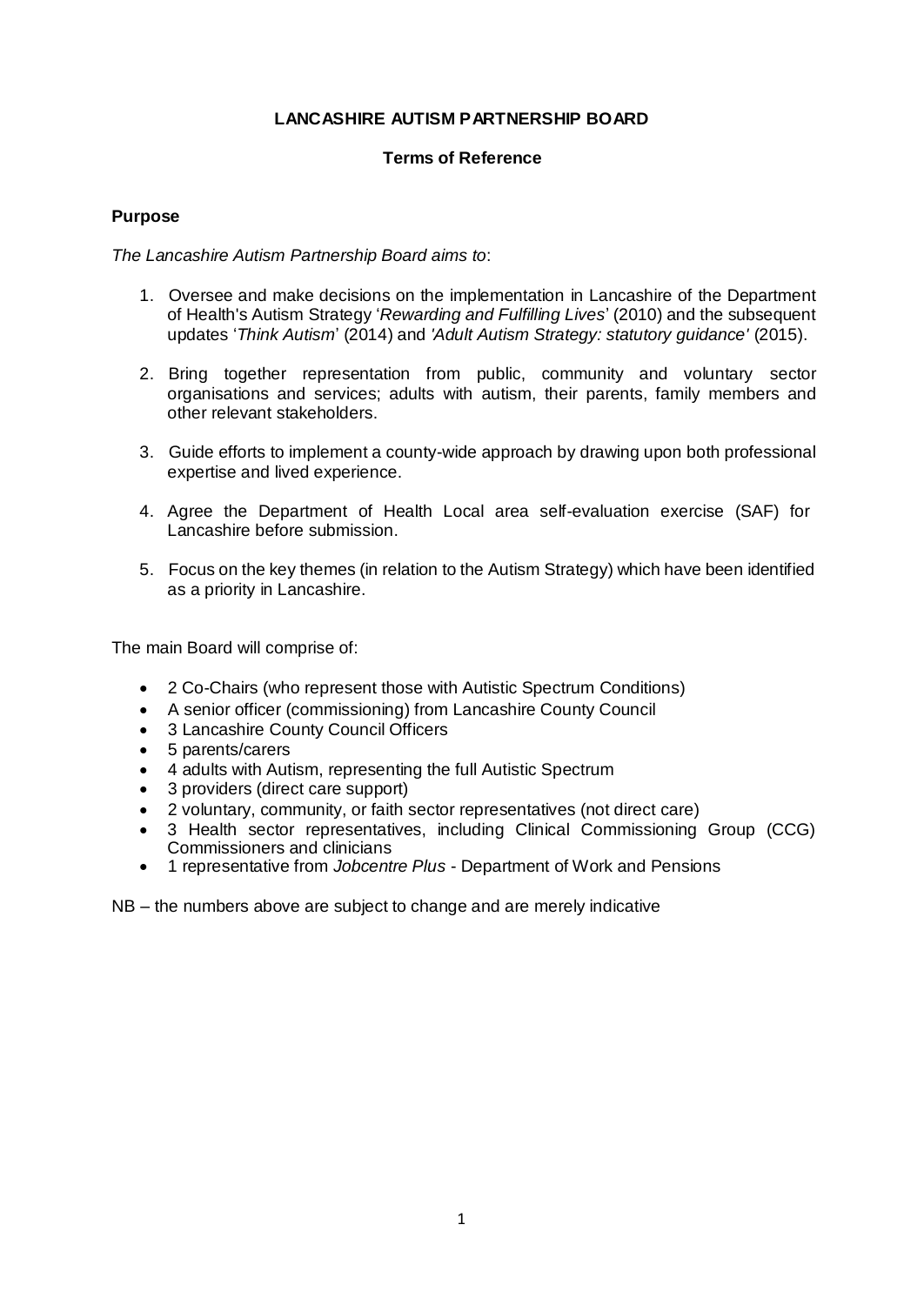## **Board Meetings**

*Frequency:* 6 bi-monthly meetings *Duration:* Up to 3 hours *Location:* At County Hall offices, Preston.

*Organisation of meetings:*

- A schedule of dates and times of board meetings will be agreed and circulated to members annually.
- Themed Sub-group Leads should forward their respective updates to Bhaveni Parmar [\(bhaveni.parmar@lancashire.gov.uk\)](mailto:bhaveni.parmar@lancashire.gov.uk) at least **15 working days** prior to board meetings as they facilitate the planning of the main Board Agenda. The updates should then be forwarded to both co-chairs and LCC senior officer.
- Minutes of the previous board should be circulated to all members **15 working days** prior to the next meeting.
- The agenda and Themed Sub-group updates should be circulated to all board members **10 working days** prior to the next meeting.
- Board meetings will focus on the overall analysis, planning, implementation and reviewing of the Autism Strategy in relation to activity in Lancashire.
- Each Themed Sub-group will feed-back to the Board on progress against their specific action plans, as described in the '*Protocol for communication and Co-working between sub-groups*' The board will then be able to ask questions and reach any decisions as required.
- The '*Protocol for communication and Co-working between sub-groups'* explains how the board and Themed Sub-groups should interact, this can be found at Appendix C.
- Any email correspondence, information and/or updates for the Board's attention from members should be sent to Bhaveni Parmar for circulation. Any responses to such correspondence received from Board members, that require escalating further, should be sent to Ellen Smith and Bhaveni Parmar for follow up in the first instance. **Copies**  of such responses should also be sent to both Co-chairs for their information only.
- At the end of each board the date, time and room of the **next** meeting will be confirmed, if they change after this time, all members will be emailed with the amended details.
- A list of standard agenda items can be found at Appendix A.
- At each main board meeting there will be the opportunity for members to advise the board of any potential or actual conflicts of Interests.

*All Board members should:*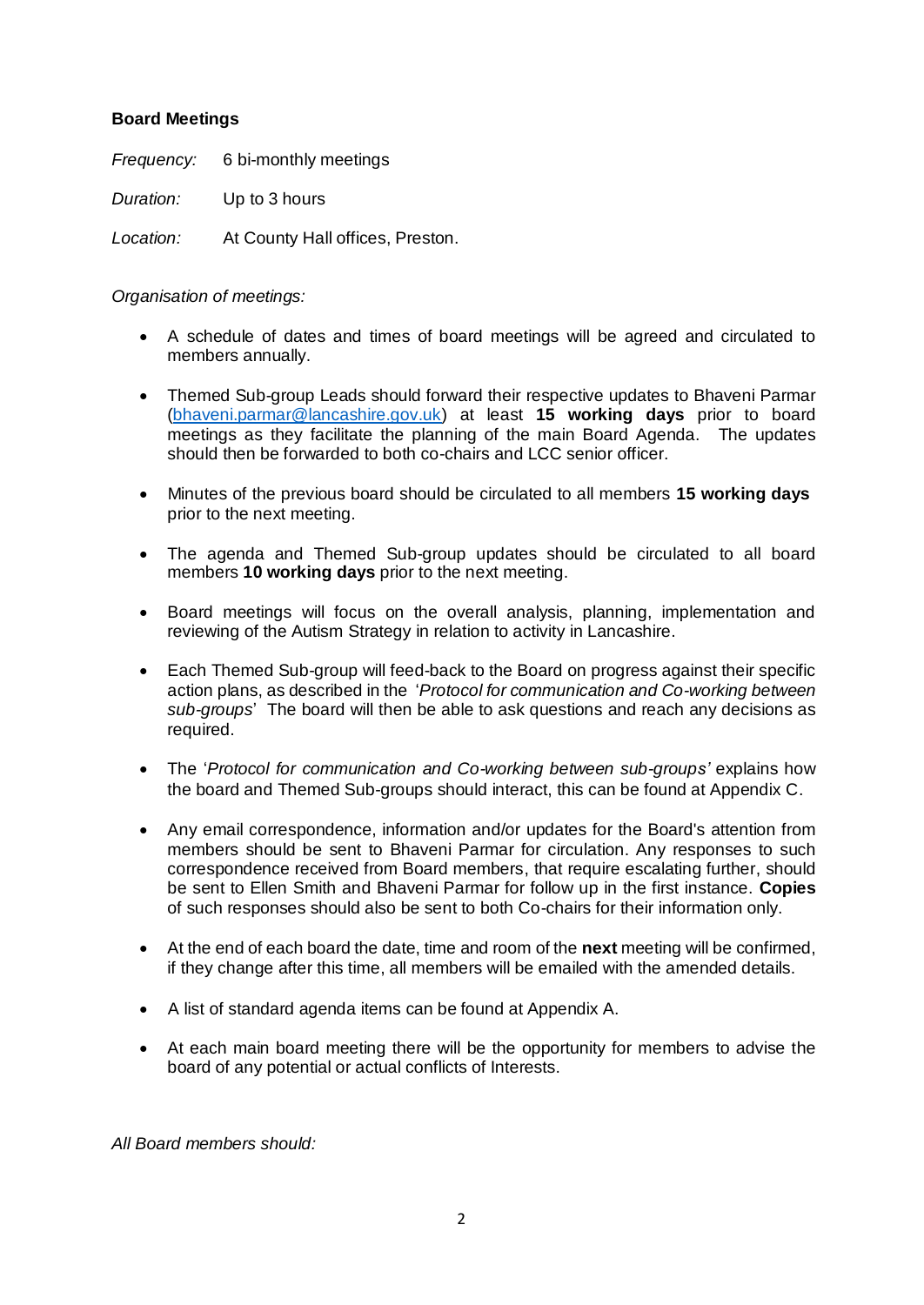- Attend all meetings. If anyone is unable to attend a meeting then they should advise Bhaveni Parmar [\(bhaveni.parmar@lancashire.gov.uk\)](mailto:bhaveni.parmar@lancashire.gov.uk) and send a representative to attend in their place, if appropriate.
- Respond promptly to requests for information and action.
- Ensure that everyone has the opportunity to give their view and that their views are respected.
- Be committed to the aims and objectives of the Board and encourage others within their networks to do the same.
- If a member believes they may have a conflict of interest they should declare this at the beginning of the meeting under '*Conflicts of Interest*'. In addition members are welcome to discuss the matter with the senior officer (commissioning) from Lancashire County Council who sits on the main board and/or the Co-Chairs.

## **Themed Sub-groups**

In addition to the main Board membership, there are 4 themed sub-groups:

- Communication and Engagement
- Learning and Development
- Diagnosis, Assessment and Support Planning
- Education, Training and Employment

There is also a Family Carers Group which is not an official sub-group but acts as a friendly critic of the board so as to ensure from a 'hands on approach' that we as a board meet the needs of autistic people and follow the themes of the Autism Act.

Additional subgroups may be formed where a need has been identified, for example *Mental Health*, *Criminal Justice* and/or *Children and Young People – Transition*.

Each Themed Sub-group will have a nominated lead and deputy, who do not necessarily need to be board members.

Themed sub-groups will focus on the operational planning, implementation and review of their action plans.

Representatives of other stakeholders will be co-opted onto a Themed Sub-group as required, in accordance with the *'Protocol for communication and co-working between sub-groups'*) see Appendix C.

The themed subgroups are expected to meet outside of the main board and to agree the frequency these these meetings.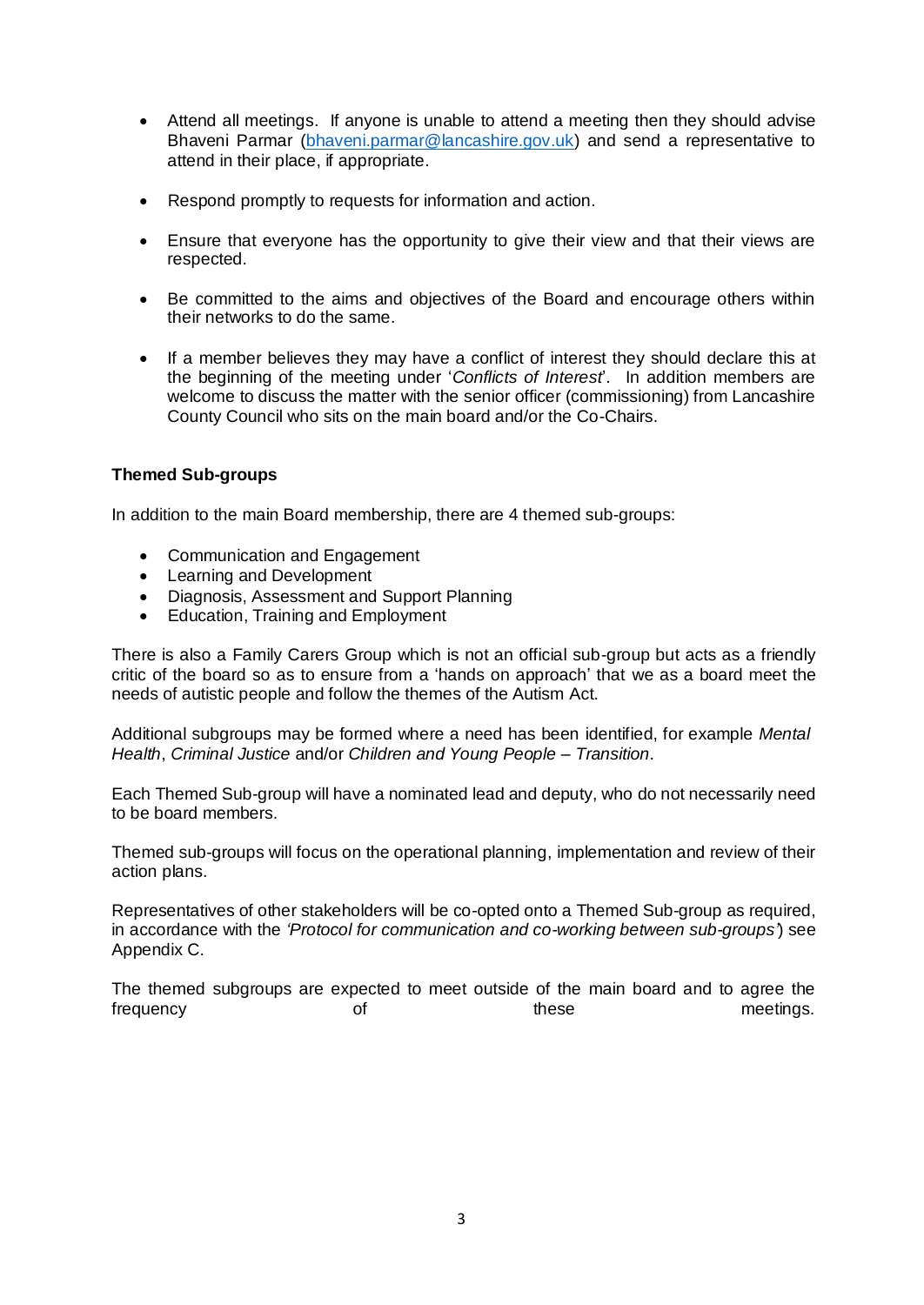## **Review of Terms of reference**

The Terms of Reference should be reviewed annually at the main board meeting each March.

Reviewed: November 2015

Approved by the Board on: ?? November 2015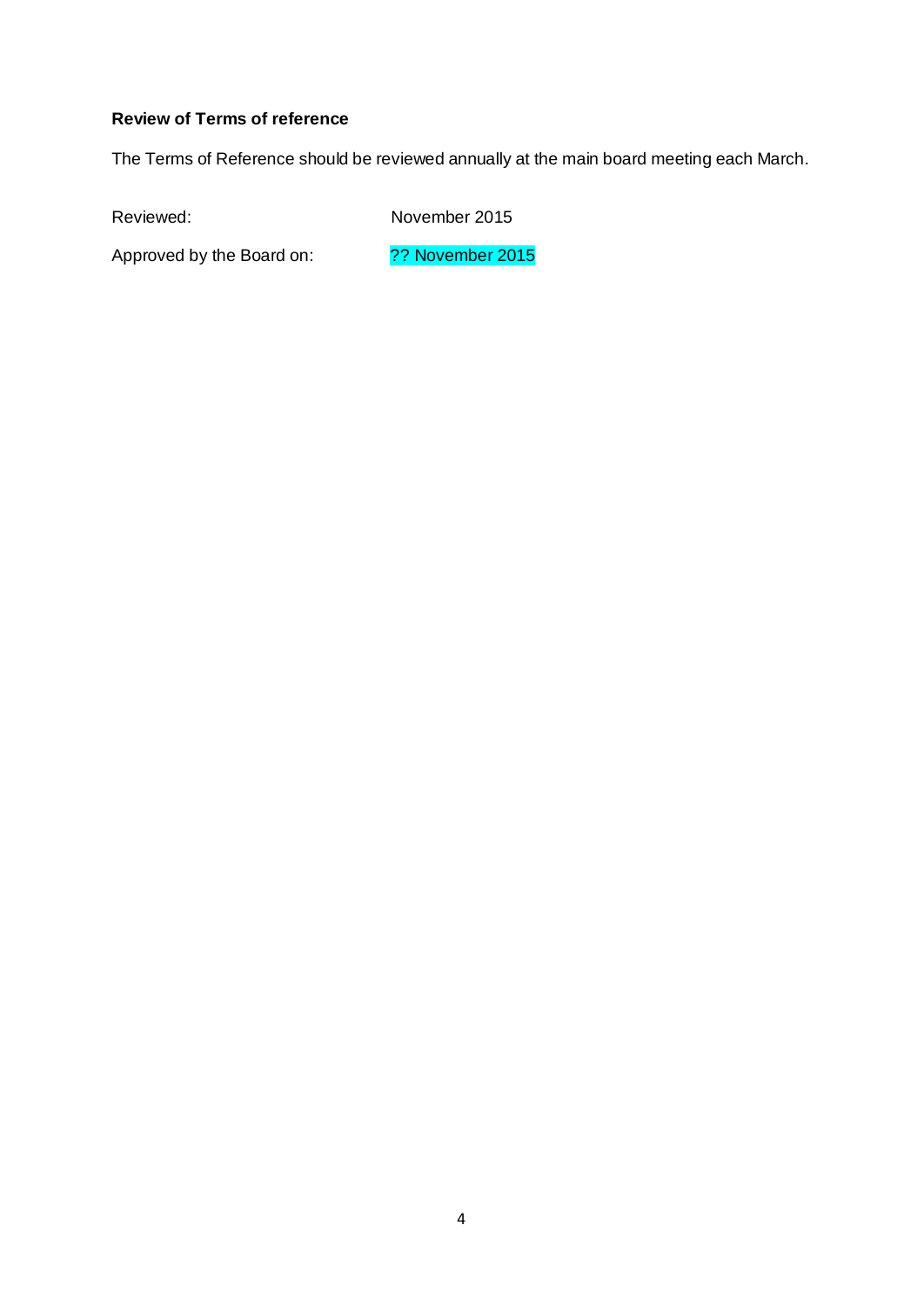## **Appendix A - Standard Agenda Items**

- **1. Welcome and Introductions**
- **2. Conflict of Interests**
- **3. Apologies for Absence**
- **4. Approval of Minutes from previous meeting**
- **5. Matters arising from the Minutes (not on Agenda)**

## **Feedback from Themed Sub-groups - Specific Decisions Needed or Key Updates:**

**For each group: 10 minutes (maximum) for feedback and a further 15 minutes (max) for Board to discuss and reach decision (if required).**

- **6. Parent/Carers**
- **7. Communication and Engagement**
- **8. Learning & Development**
- **9. Education, Training and Employment**
- **10. Diagnosis, Assessment and Support Planning**
- **11. Any Other Business**
- **12. Date & Time of Next Meeting**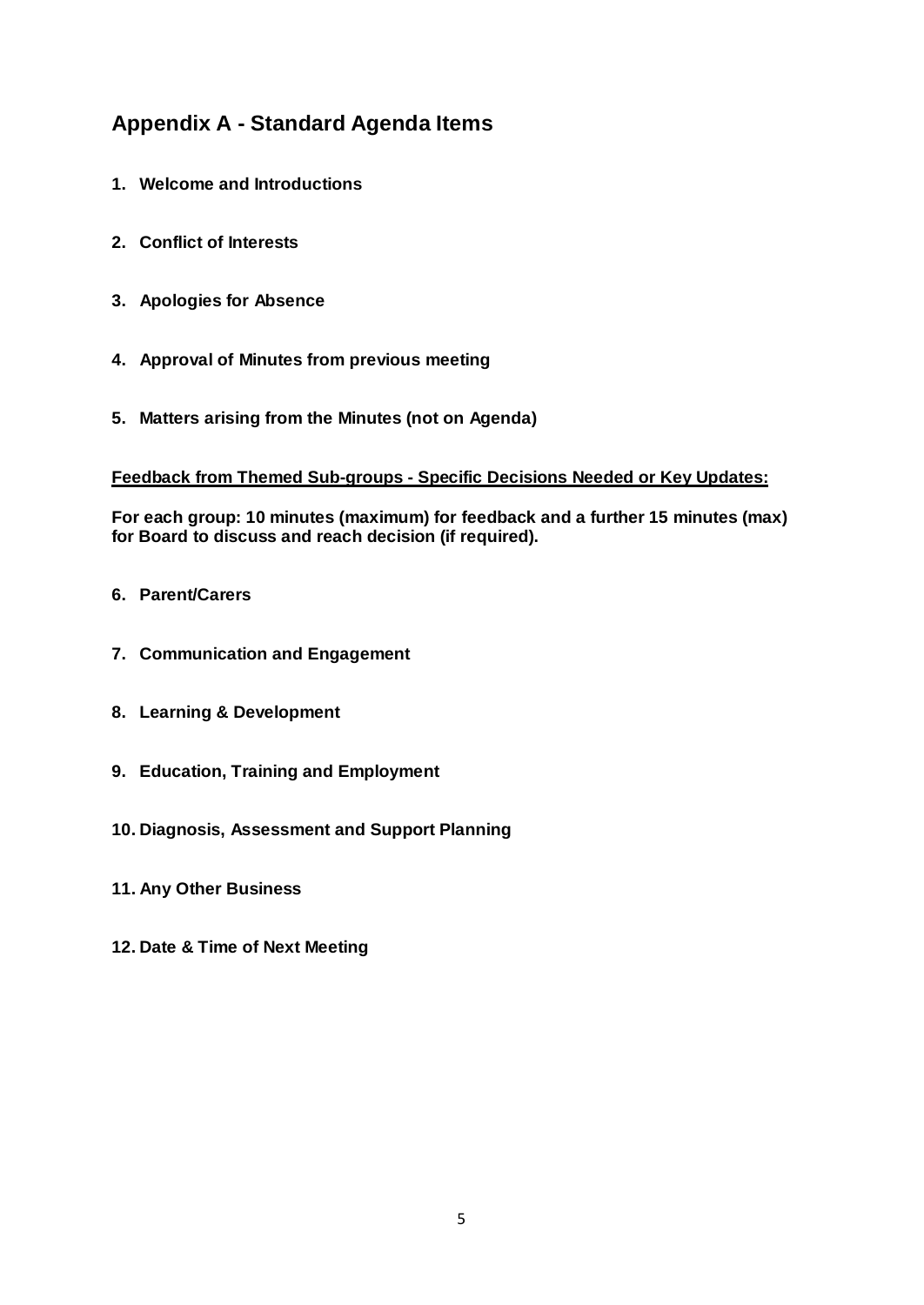# **Appendix B-Current Board Members**

| Ali Wilson             | Parent / Carer                                                             |
|------------------------|----------------------------------------------------------------------------|
| <b>Bhaveni Parmar</b>  | Lancashire County Council Commissioning Support Officer (minutes)          |
| <b>Catherine Frost</b> | Parent/Carer                                                               |
| Dawn Clarke            | Chorley and South Ribble Clinical Commissioning Group                      |
| <b>Denise Edwards</b>  | Ideas CIC, Director, Trainer & Parent                                      |
| <b>Ellen Smith</b>     | Lancashire County Council Commissioning Manager - Live Well (Co-<br>chair) |
| Hanna Ingleby          | Action for Autism Spectrum Disorder                                        |
| Helen Hughes           | Work Psychologist – Department of Work & Pensions Jobcentre Plus           |
| lan Beaver             | <b>Brothers of Charity</b>                                                 |
| Jo Treasure            | Independent Autistic Advocate & Parent                                     |
| Julia Pilkington       | Co-Chair Lancashire Autism Partnership Board                               |
| Julie Richmond         | Autism Advocate                                                            |
| <b>Kate Silver</b>     | <b>Autism Initiatives National Director</b>                                |
| Kevin O'Hara           | Lancashire County Council Community Connector                              |
| <b>Kizzy Felstead</b>  | Parent/Carer                                                               |
| Lesley Kennedy         | Clinical Psychologist - Lancashire Care Foundation Trust                   |
| Liz Monks              | Parent/Carer                                                               |
| Mark Bleasdale         | Co-Chair Lancashire Autism Partnership Board                               |
| Mark Haynes            | Lancashire County Council Employment Service                               |
| <b>Neil Willcocks</b>  | Lancashire County Council Advanced Practitioner                            |
| <b>Nick Donkin</b>     | Integrate                                                                  |
| <b>Rosemary Cowell</b> | Chorley and South Ribble Clinical Commissioning Group<br>Commissioner      |
| Sue Austen             | Clinical Psychologist - Lancashire Care Foundation Trust                   |
| <b>Terry Keely</b>     | Parent/Carer                                                               |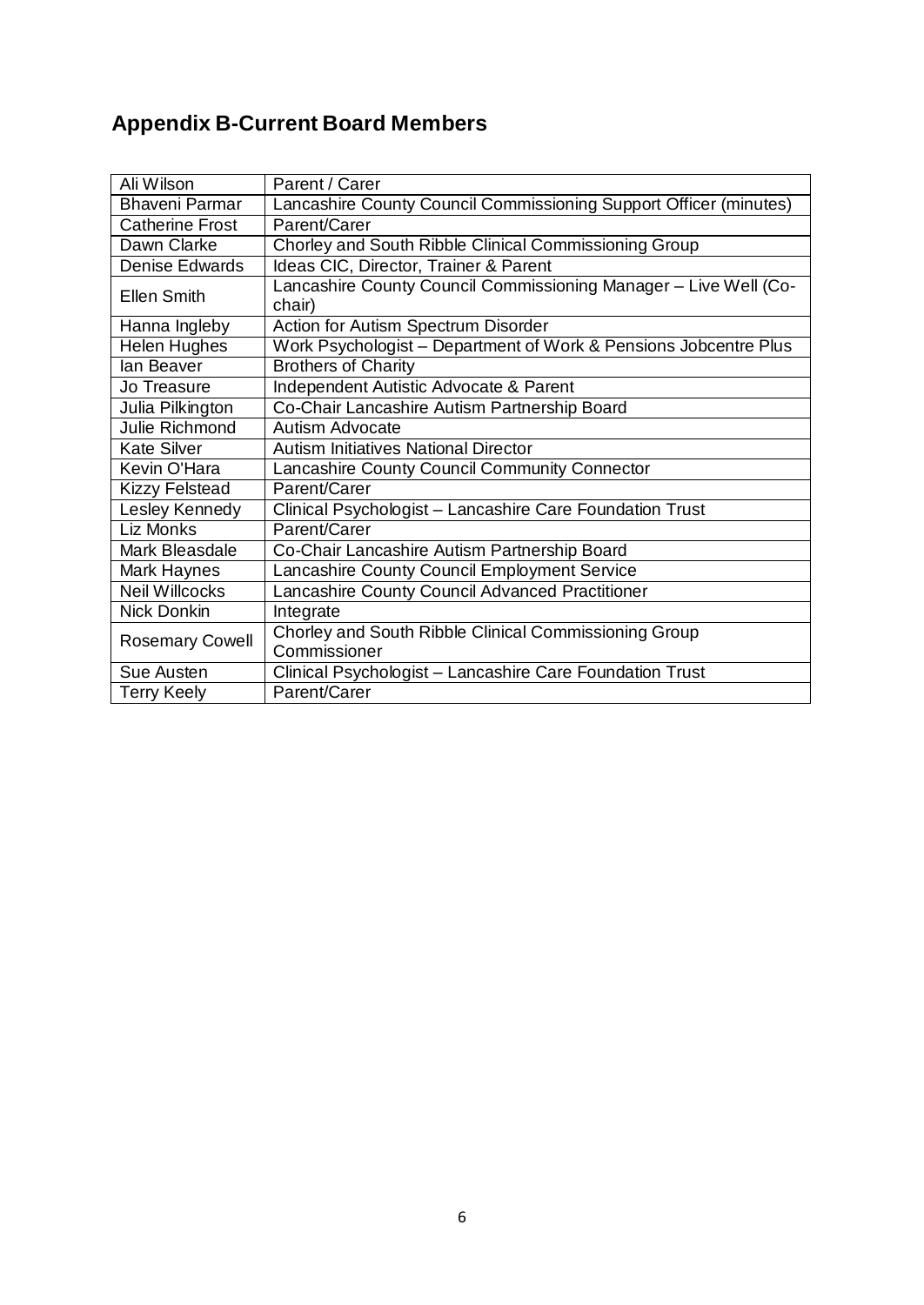## **Appendix C - Protocol for communication and co-working between sub-groups**

## **LANCASHIRE AUTISM PARTNERSHIP BOARD**

## **Protocol for communication and Co- working between Themed Sub-groups**

### **Background**

This protocol has been produced in response to an action point tasked to Julia Pilkington, following a discussion at the Board, to devise an efficient and clear way to encourage communication, co-operation and co- production on projects.

### Before Board Meetings

Copies of Individual sub-group plans and reports are to be sent out as attachments with the Board Agenda to allow members to view and to prepare comments before the Main Board Meeting. These should ideally, be sent out at least a week before the meeting.

### During Board Meetings

A major part of the regular Board Agenda is given over to reports from the individual subgroups on meetings and activities held since the previous Board. This is delivered by the subgroup lead or by an appointed deputy where possible. Discussion can then take place and any action or requirements logged.

#### Membership of Themed Sub- groups

To apply for a place on any particular sub-group please contact the sub-group lead. Each sub-group tries to ensure membership comprises representation from each of the geographical areas of central, east and north Lancashire and includes autistic folk, carers, decision makers and other professionals, covering skills and experience needed to help implement the relevant points in the autism strategy. A high level of commitment to attend all meetings is also expected.

#### Attendance at sub- group meetings

Attendance at sub-group meetings by personnel other than those regularly attending can be arranged in one of the following ways:

Invitation from the sub-group lead, where the person/s invited would join for the duration of a specific project where the person's specific skills would be advantageous. These individuals may be Board Members or from outside the board or sub-groups.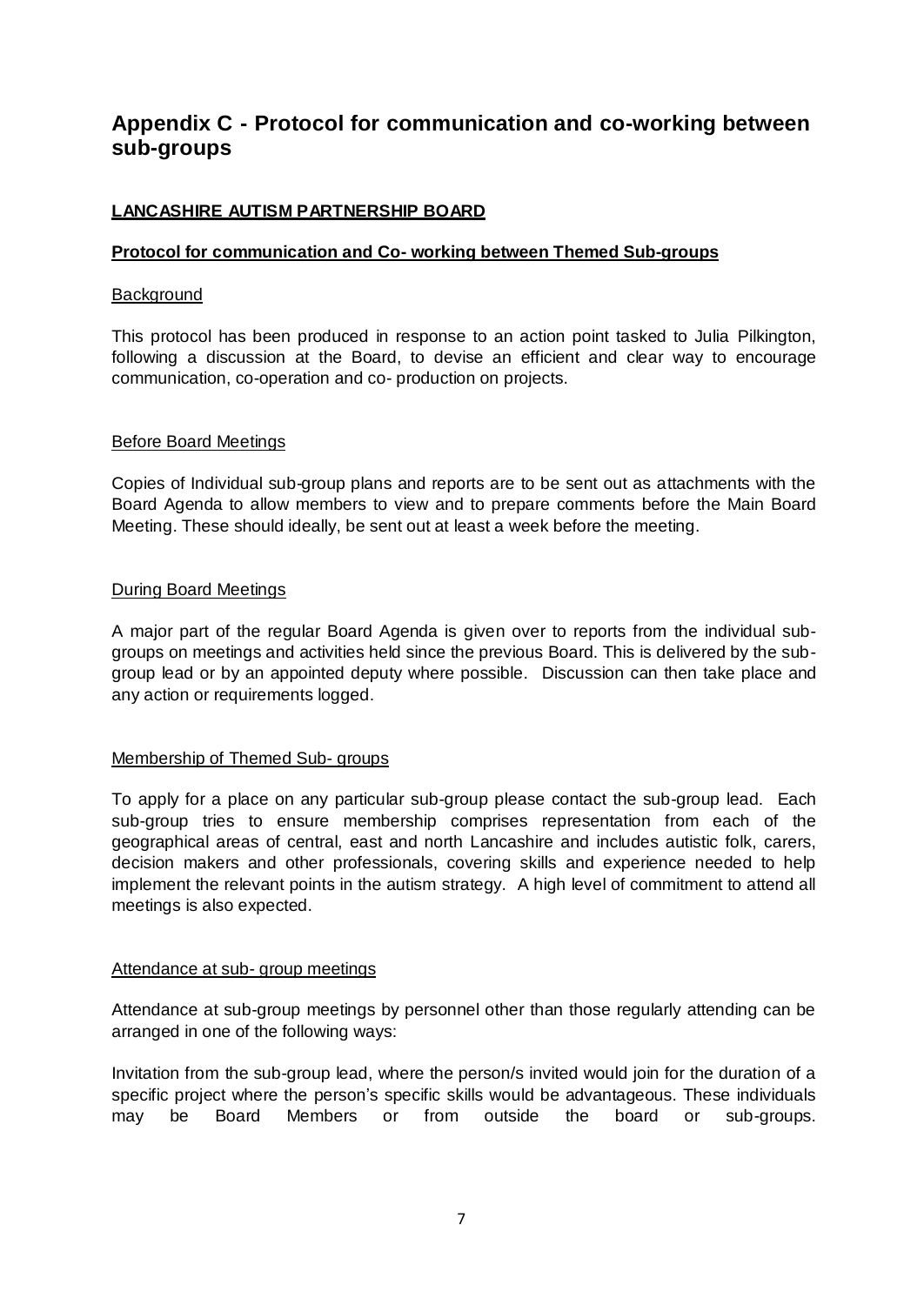Request from other sub-group leads to work together on given projects where there is mutual interest e.g. the training and employment group working together on a project to gather information regarding training requirements from employers that then would be delivered by training group and Board approved trainers.

Individuals interested in projects carried out in other sub-groups would have the opportunity to be part of the discussions taking place in the Main Board after seeing the sub-group plans.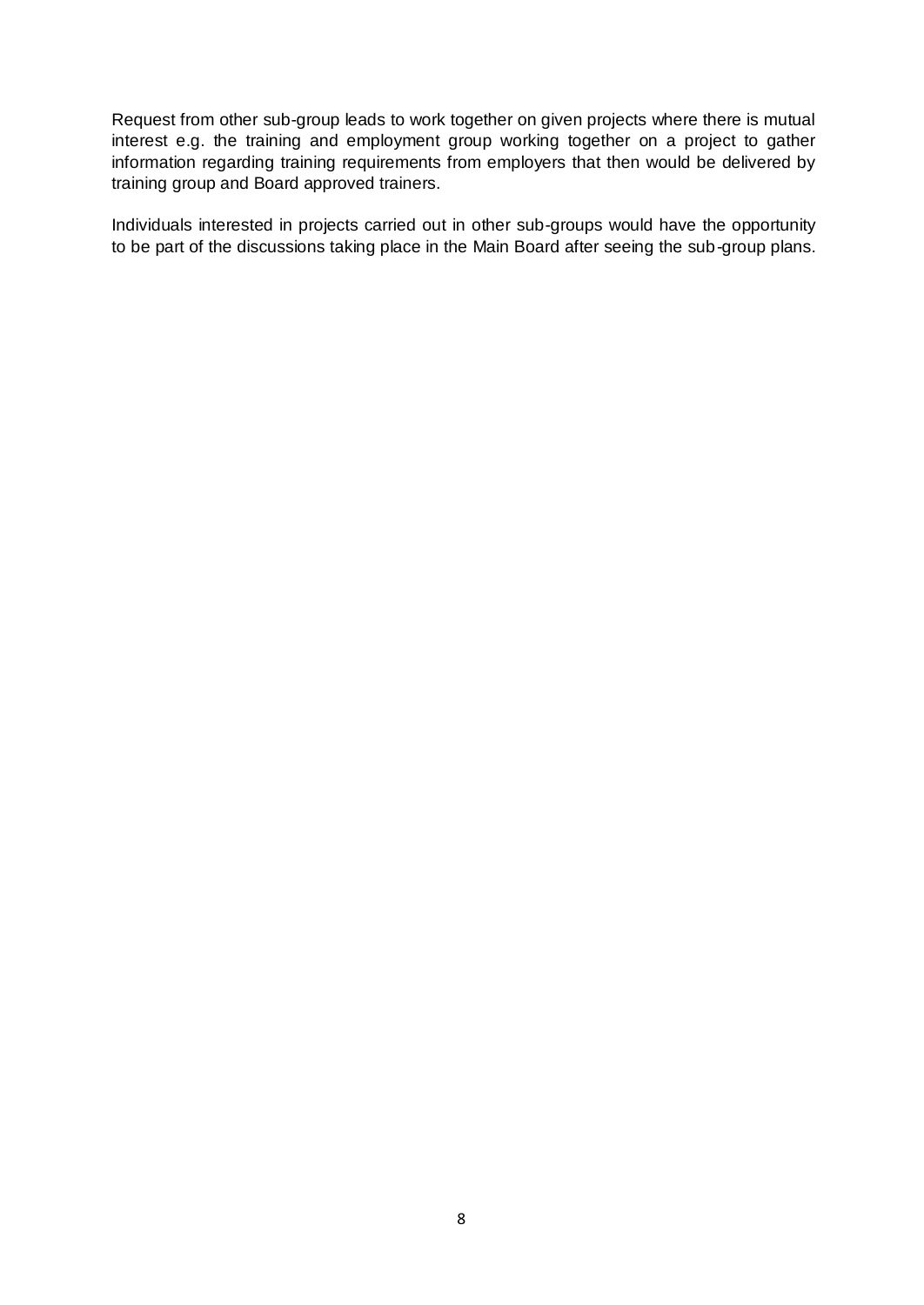# **Appendix D - Themed Sub-group Members**

| <b>Family Carer Forum</b> |  |
|---------------------------|--|
| Ali Wilson                |  |
| <b>Catherine Frost</b>    |  |
| Jo Bebbington             |  |
| Jo Treasure               |  |
| Julie Richmond            |  |
| <b>Kizzy Felstead</b>     |  |
| Liz Monks                 |  |
| <b>Terry Keeley</b>       |  |

| <b>Communication and Engagement</b> |
|-------------------------------------|
| <b>Ellen Smith</b>                  |
| lan Beaver                          |
| Julia Pilkington (Chair)            |
| <b>Kizzy Felstead</b>               |

| <b>Learning and Development</b> |  |  |
|---------------------------------|--|--|
| <b>Denise Edwards</b>           |  |  |
| Jo Treasure                     |  |  |
| Ju Richmond                     |  |  |
| Justine McDonagh Bond           |  |  |
| Kate Silver (Chair)             |  |  |
| Lesley Kennedy                  |  |  |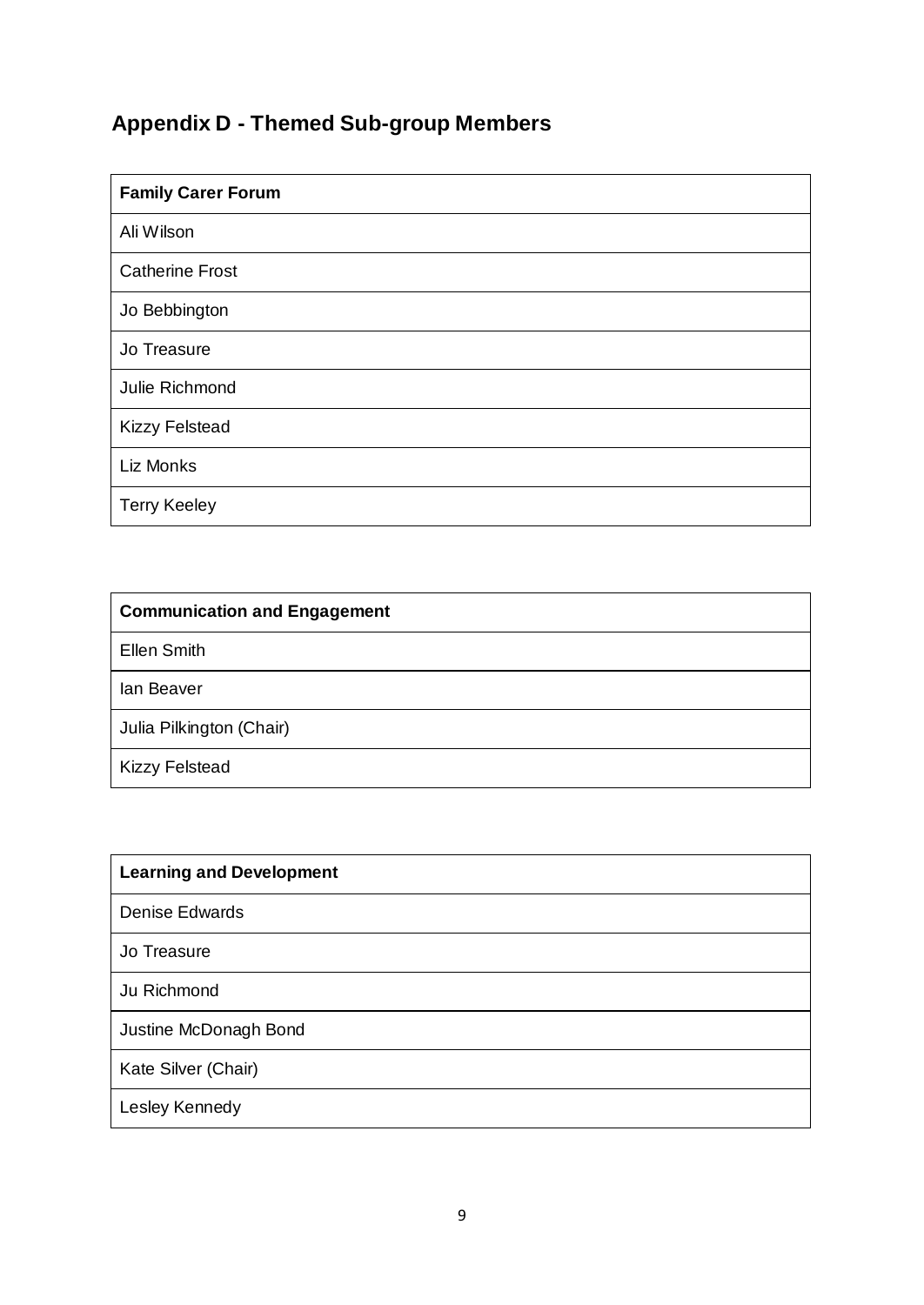| <b>Education, Training and Employment</b> |  |  |
|-------------------------------------------|--|--|
| Ali Wilson                                |  |  |
| <b>Catherine Frost</b>                    |  |  |
| <b>Gill Collins</b>                       |  |  |
| Helen Hughes (Chair)                      |  |  |
| Jan Domleo                                |  |  |
| Jayne Frodsham                            |  |  |
| Jennie Faun                               |  |  |
| <b>Karen Catlow</b>                       |  |  |
| <b>Pauline Counsell</b>                   |  |  |

| <b>Diagnosis, Assessment and Support Planning</b> |  |  |
|---------------------------------------------------|--|--|
| Dawn Clarke (Co-Chair)                            |  |  |
| Hanna Ingleby                                     |  |  |
| <b>Kizzy Felstead</b>                             |  |  |
| <b>Neil Willcocks</b>                             |  |  |
| <b>Nick Donkin</b>                                |  |  |
| Rosemary Cowell (Chair)                           |  |  |
| <b>Terry Keeley</b>                               |  |  |